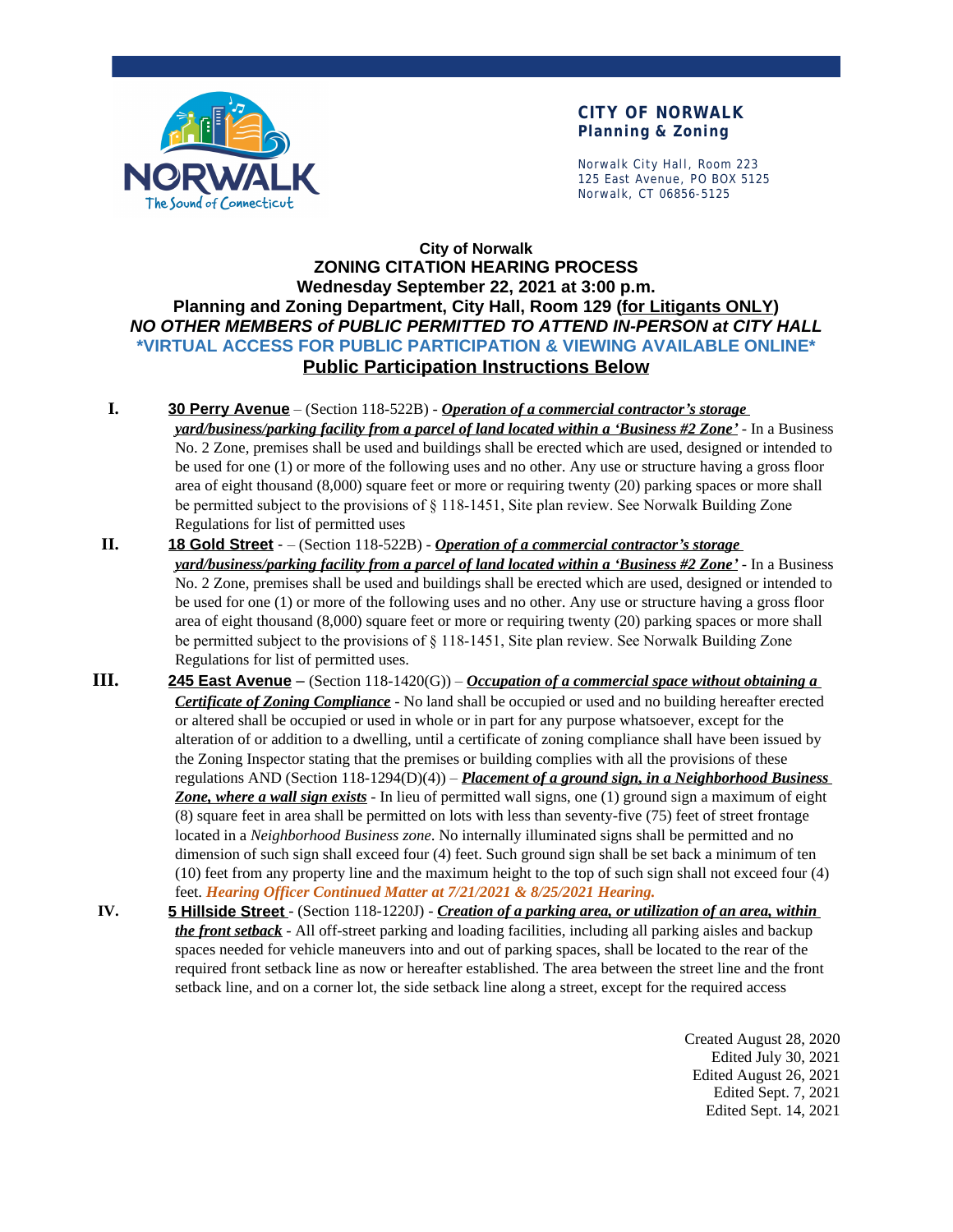

#### **CITY OF NORWALK Planning & Zoning**

Norwalk City Hall, Room 223 125 East Avenue, PO BOX 5125 Norwalk, CT 06856-5125

 driveway and pedestrian sidewalk leading from the street to the off-street parking and loading area, shall be landscaped with lawns or other appropriate planting. *\*\*Hearing Officer Continued Matter at 2/17/2021 & 3/17/2021 & 5/19/2021 & 6/9/2021 & 7/21/2021& 8/25/2021 Hearing; also \$500 Assessed fine at 7/28/21 Hearing\*\**

**V. 16 Devon Avenue** – (Section 118-1420 (E), (F), & (G)) – *Additions/Alterations to structure without applying for, obtaining a Zoning Approval & obtaining a Certificate of Zoning Compliance (conversion of garage to living space)* – AND (Section 118-1220(J)) – *Creation of parking within the front setback* - All off-street parking and loading facilities, including all parking aisles and backup spaces needed for vehicle maneuvers into and out of parking spaces, shall be located to the rear of the required front setback line as now or hereafter established. The area between the street line and the front setback line, and on a corner lot, the side setback line along a street, except for the required access driveway and pedestrian sidewalk leading from the street to the off-street parking and loading area, shall be landscaped with lawns or other appropriate planting. *\*\*Hearing Officer continued matter at* 

*8//25/2021 Hearing; also \$500 Assessed fine at 8/25/21 Hearing\*\**

**VI. 14 Hamilton Avenue** – ((Section 118-1420 (E), & (G)) – *Additions/Alterations to structure without applying for, obtaining a Zoning Approval & obtaining a Certificate of Zoning Compliance (construction of a deck on top of & renovations to, a detached garage)* 

**VII. 11 Woodlawn Avenue** – (Section 118- 350B) *Storage of commercial contracting equipment/vehicles on a property located within a 'C-Residential' zone* - - Principal uses and structures. In a C Residence Zone, premises shall be used and buildings shall be erected which are used, designed or intended to be used for one (1) of the following uses and no others. See Building Zone Regulations for the City of Norwalk for list of uses AND (Section 118-350(B)(4)(l) – *Storage of an unregistered vehicle not in compliance with setbacks of zone* - Storage of not more than one (1) unregistered motor vehicle, provided that such vehicle is located in accordance with the front, side and rear yard requirements of this zone

> Created August 28, 2020 Edited July 30, 2021 Edited August 26, 2021 Edited Sept. 7, 2021 Edited Sept. 14, 2021